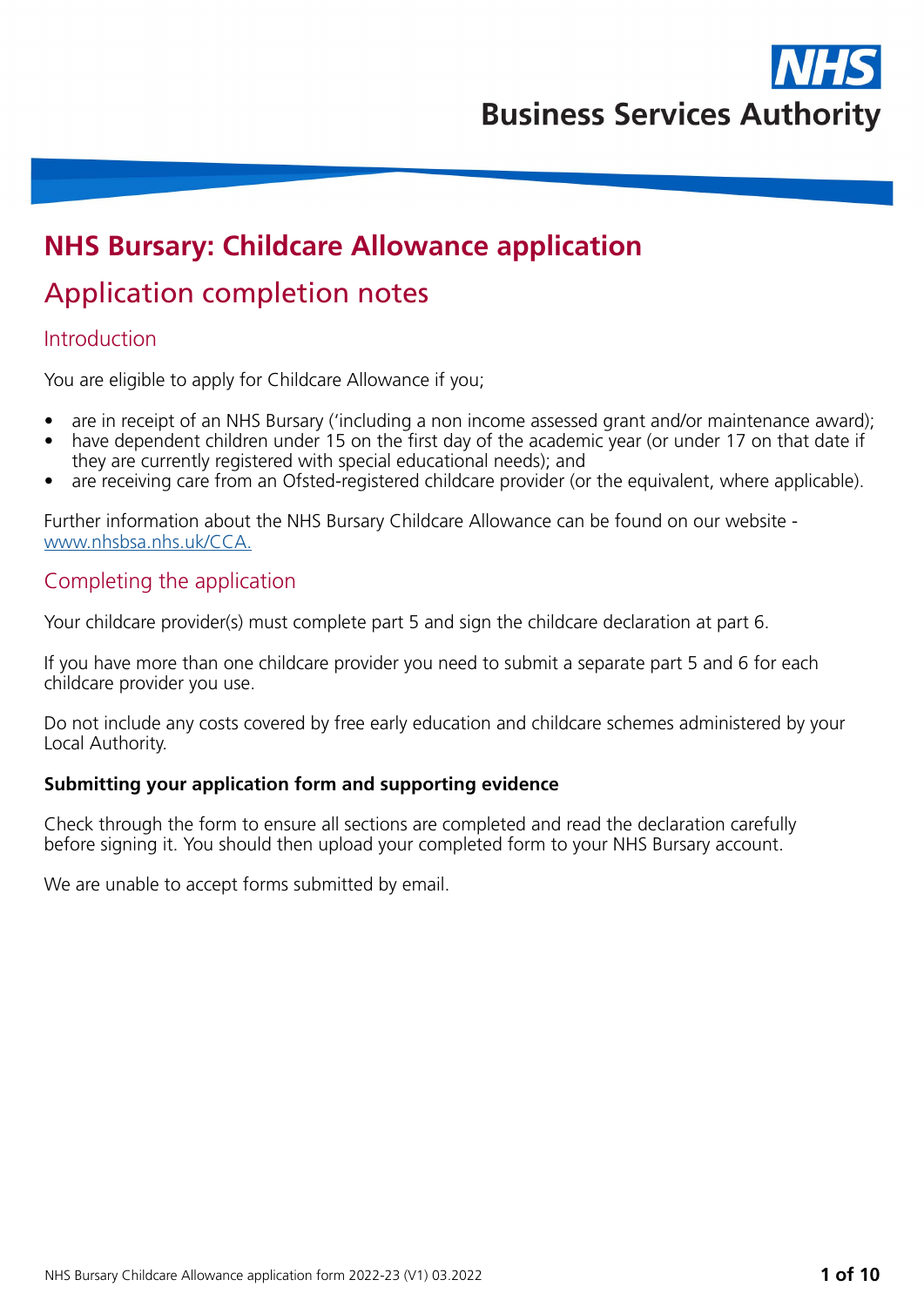

# **NHS Bursary: Childcare Allowance application**

### **1. Your details**

Student reference number | BRN

This is the number you were assigned when you registered on the for an NHS Bursary account.

| Surname or family name      |  |
|-----------------------------|--|
| First name                  |  |
| Date of birth               |  |
| Address                     |  |
| Contact telephone<br>number |  |
| Email                       |  |

Do you have a partner who is in receipt of a Childcare Allowance from the NHS Bursary, or a childcare grant from any other funding body?



No go to part 2

Yes we may need to contact you about this

Does this form replace any previous applications or is it additional to a current claim?

No, this is a new application

Yes - replacing previous claim  $\Box$  Yes - this is an additional claim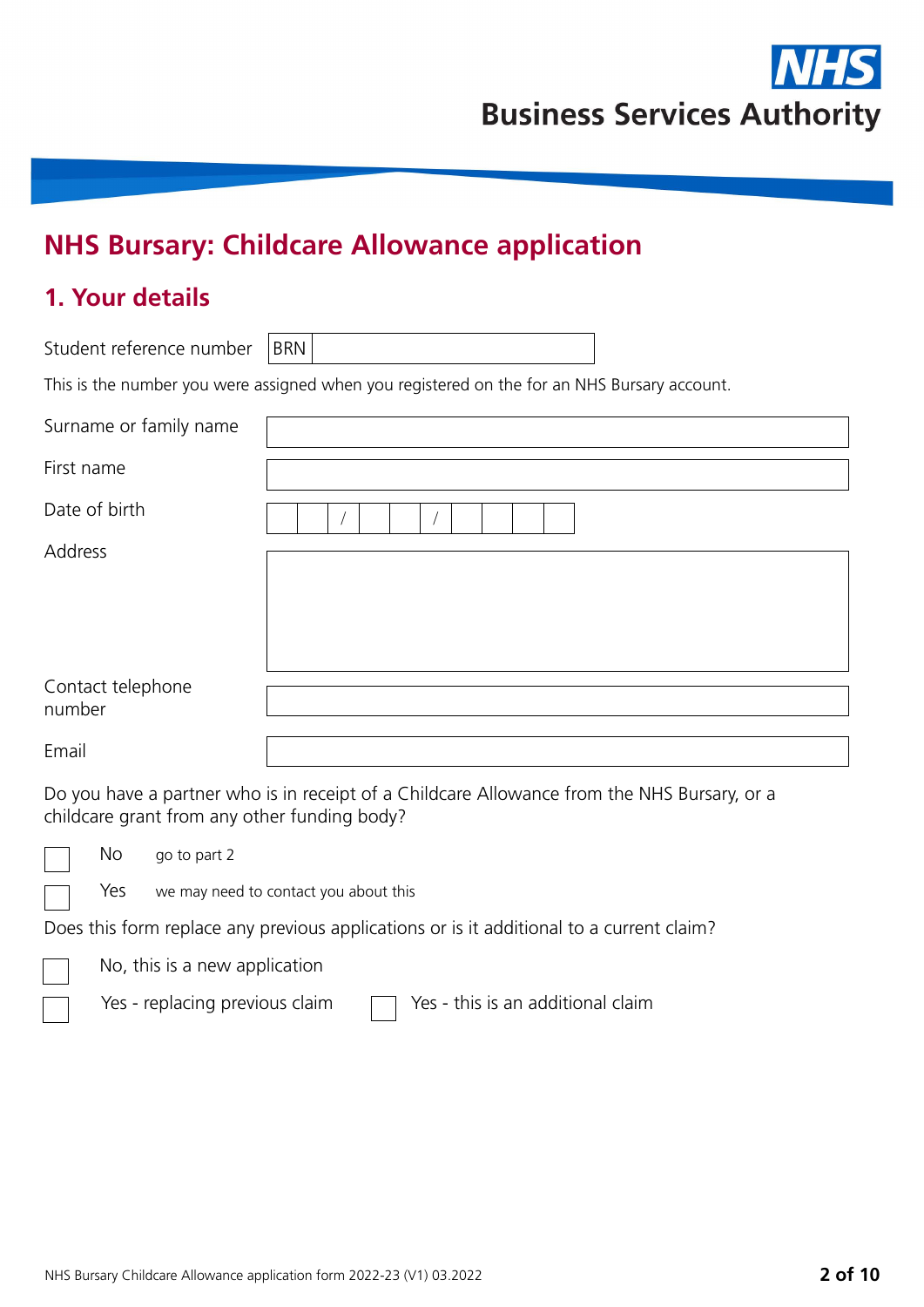Are you applying for more than one childcare provider?

|                   | $\vert$ $\vert$ Yes (Complete a form for each provider) |
|-------------------|---------------------------------------------------------|
| $\vert \vert$ No  |                                                         |
|                   | Are you applying for more than one child?               |
| $\vert \vert$ Yes |                                                         |

No

### **2. Other help with childcare costs - to be completed by all students**

Do you, your spouse, civil partner or partner receive or expect to receive the childcare element of Working Tax or Universal Credit or Tax Free Childcare during the academic year for which you are making an application?

Yes - do not continue with this application - you will not be eligible for Childcare Allowance

No - please upload your most recent Working Tax or Universal Credit letter or statement if you are in receipt of either of these.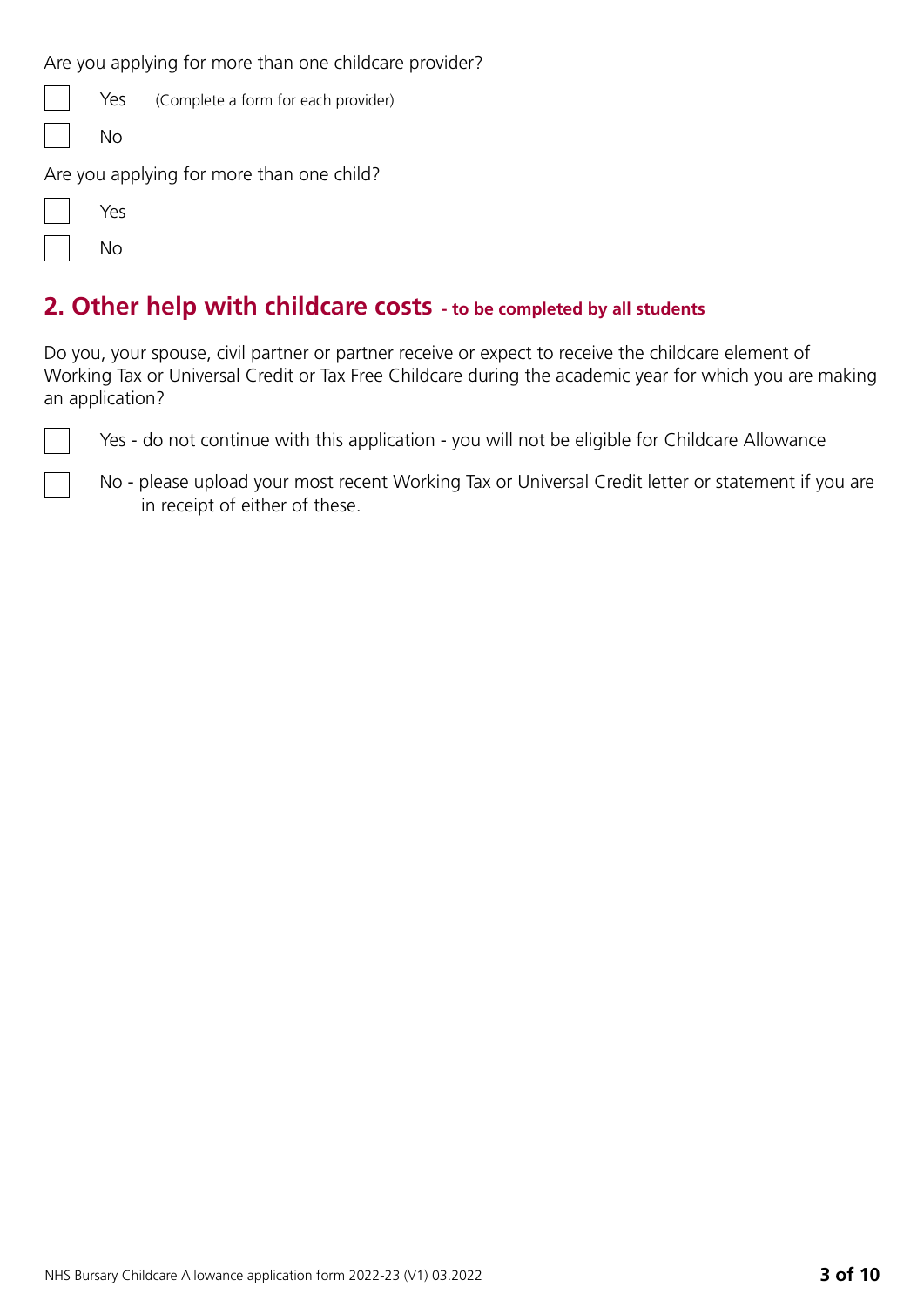### **3. Estimated childcare costs in academic year 2022/23**

### **To be completed by the student.**

#### **Make sure a separate form is completed by each childcare provider if you use more than one.**

Complete the table below to show the childcare costs you expect to incur in each individual week throughout the academic year. You must specify how many children you require care for. **You should not include any free early years sessions in this table.**

#### **It is important that you include any weeks where no childcare costs will be incurred by entering 0.00 under 'Total charges made'.**

Name of provider

Name of child or children

Complete the table below with details of the expected weeks and estimated costs of your childcare for the 2022/23 academic year. Any rows left blank will be assumed to have no expected charge.

Any weeks left blank will be assumed to have no charge.

| Week       | No. of children | <b>Total charges made</b> |   |  |  |
|------------|-----------------|---------------------------|---|--|--|
| commencing |                 | $\mathbf f$               | p |  |  |
|            |                 |                           |   |  |  |
|            |                 |                           |   |  |  |
|            |                 |                           |   |  |  |
|            |                 |                           |   |  |  |
|            |                 |                           |   |  |  |
|            |                 |                           |   |  |  |
|            |                 |                           |   |  |  |
|            |                 |                           |   |  |  |
|            |                 |                           |   |  |  |
|            |                 |                           |   |  |  |
|            |                 |                           |   |  |  |
|            |                 |                           |   |  |  |
|            |                 |                           |   |  |  |
|            |                 |                           |   |  |  |
|            |                 |                           |   |  |  |
|            |                 |                           |   |  |  |
|            |                 |                           |   |  |  |
|            |                 |                           |   |  |  |
|            |                 |                           |   |  |  |
|            |                 |                           |   |  |  |

Continue over page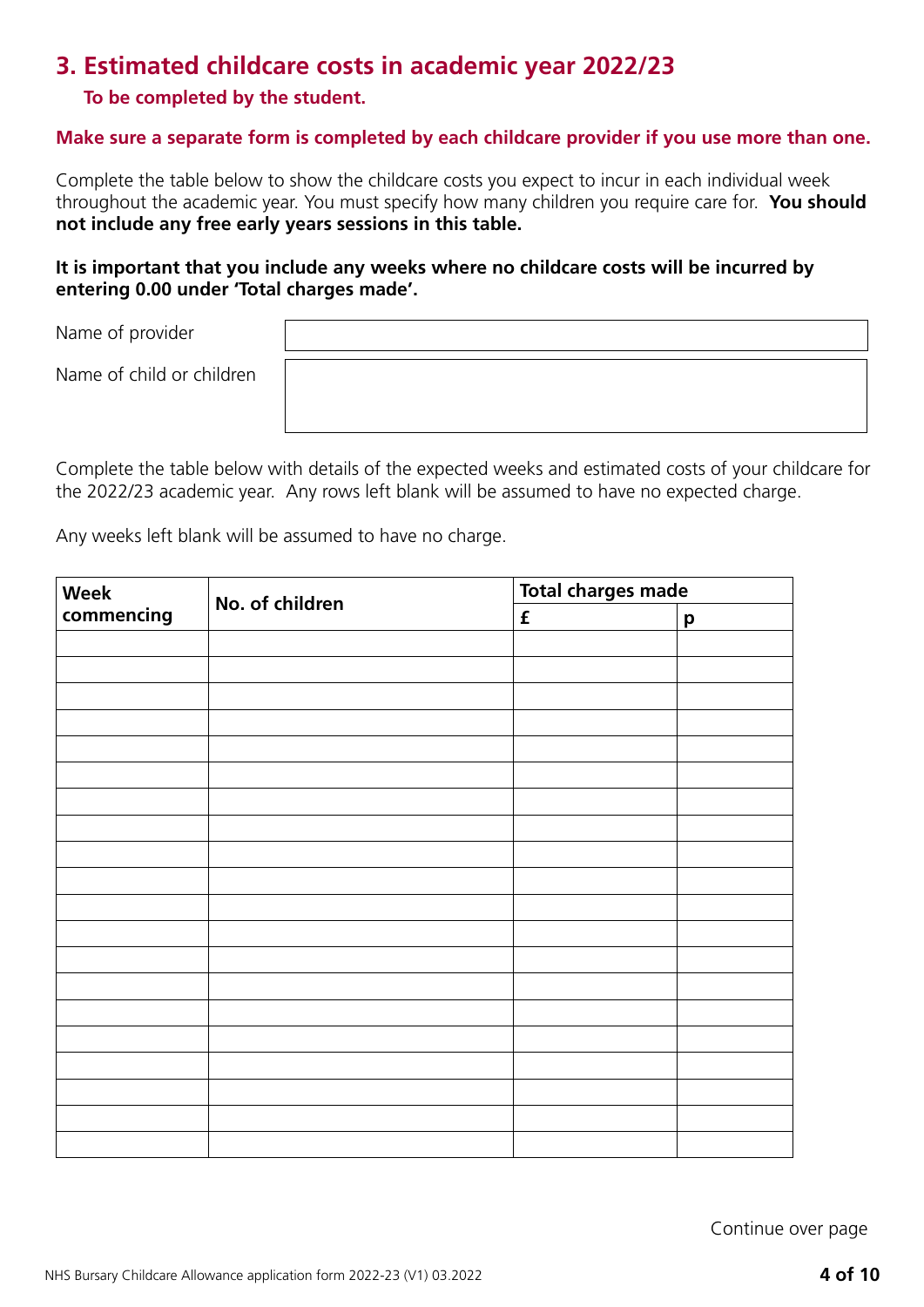| Week       | No. of children | <b>Total charges made</b> |              |  |  |
|------------|-----------------|---------------------------|--------------|--|--|
| commencing |                 | $\mathbf f$               | $\mathbf{p}$ |  |  |
|            |                 |                           |              |  |  |
|            |                 |                           |              |  |  |
|            |                 |                           |              |  |  |
|            |                 |                           |              |  |  |
|            |                 |                           |              |  |  |
|            |                 |                           |              |  |  |
|            |                 |                           |              |  |  |
|            |                 |                           |              |  |  |
|            |                 |                           |              |  |  |
|            |                 |                           |              |  |  |
|            |                 |                           |              |  |  |
|            |                 |                           |              |  |  |
|            |                 |                           |              |  |  |
|            |                 |                           |              |  |  |
|            |                 |                           |              |  |  |
|            |                 |                           |              |  |  |
|            |                 |                           |              |  |  |
|            |                 |                           |              |  |  |
|            |                 |                           |              |  |  |
|            |                 |                           |              |  |  |
|            |                 |                           |              |  |  |
|            |                 |                           |              |  |  |
|            |                 |                           |              |  |  |
|            |                 |                           |              |  |  |
|            |                 |                           |              |  |  |
|            |                 |                           |              |  |  |
|            |                 |                           |              |  |  |
|            |                 |                           |              |  |  |
|            |                 |                           |              |  |  |
|            |                 |                           |              |  |  |
|            |                 |                           |              |  |  |
|            |                 |                           |              |  |  |
|            |                 |                           |              |  |  |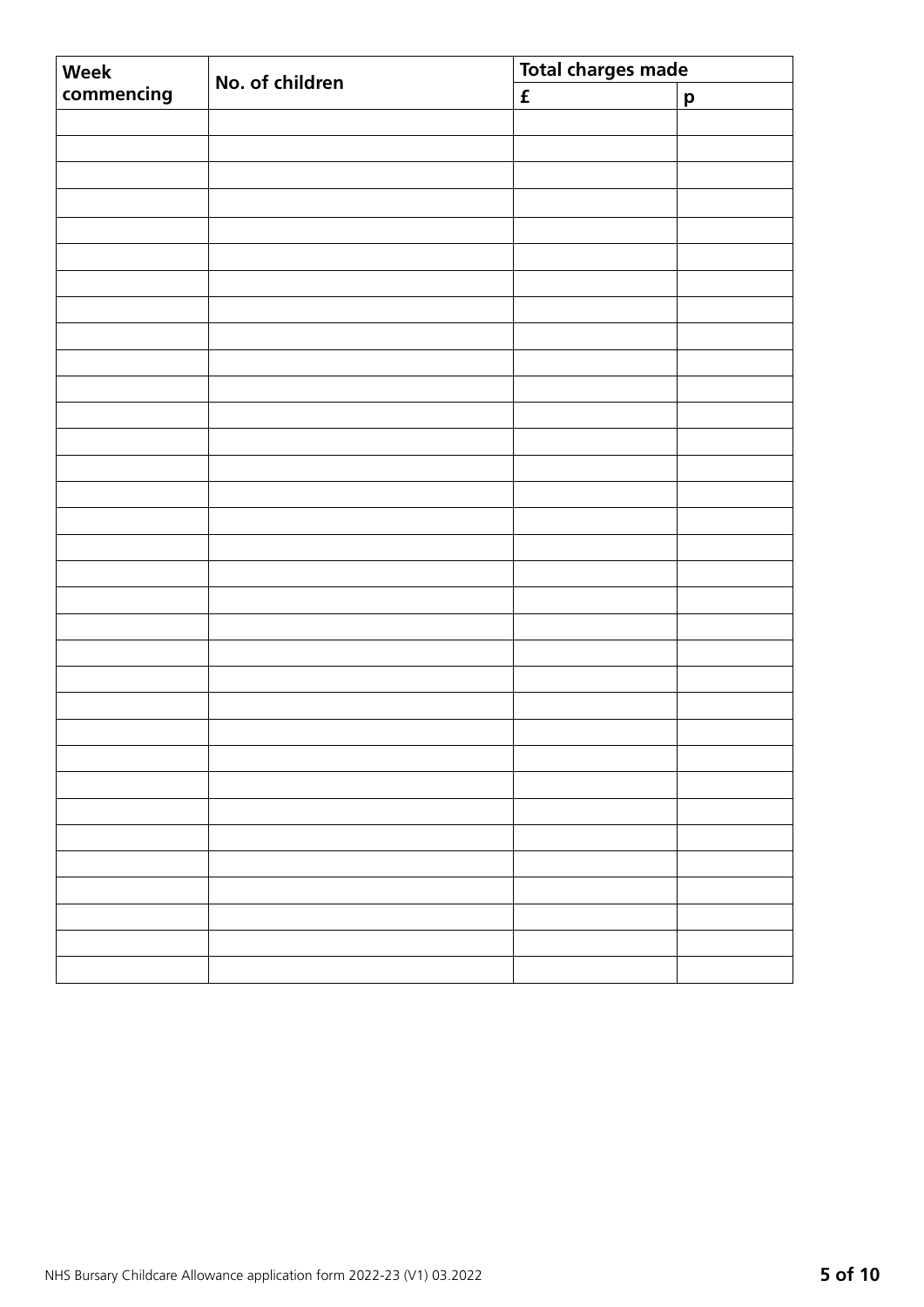# **4. Student declaration**

I declare that I have read and understood the application instructions in full.

I declare that the childcare costs I have claimed for are not covered by free early education and childcare scheme.

I declare that neither I, nor my spouse/civil partner/partner receives the tax-free childcare or element of Working Tax credit or Universal Credit from HM Revenue and Customs.

I will inform NHSBSA Student Services immediately of any change in circumstances that might affect my entitlement to financial support or NHSBSA Student Services records relating to me, including but not limited to:

- withdrawing, suspending, deferring or interrupting the course temporarily or permanently for any reason, regardless of whether I intend to return
- changing my study pattern from full-time to part-time, or vice versa
- taking a year or term out from study
- changing the account I want my payments made to
- changing address
- gaining support for childcare costs from a publicly funded body or an employer.

I accept that NHSBSA Student Services will immediately terminate or suspend my funding if:

- I withdraw, suspend, defer or interrupt the course temporarily or permanently for any reason, regardless of whether I intend to return
- I take a year or term out from study
- NHSBSA Student Services determines as its absolute discretion that it is reasonable for it to do so
- I gain support for childcare costs from a publicly funded body or an employer
- I use a childcare provider that is not registered with Ofsted, where this is a requirement.
- NHSBSA Student Services at its absolute discretion determines that I am no longer entitled to financial support.

I will pay back to NHSBSA Student Services, within 30 days of receiving notification, any excess payment, fees and any other charges, in the event of the following circumstances:

- changing my study pattern from full-time to part-time
- withdrawing, suspending, deferring or interrupting the course temporarily or permanently for any reason, regardless of whether I intend to return
- taking a year or term out from study
- being overpaid because I have failed to inform NHSBSA Student Services of a change in my circumstances
- a NHSBSA Student Services administrative error
- where NHSBSA Student Services at its absolute discretion determines I have been given financial support to which I am not entitled
- I gain support for childcare costs from a publicly funded body or my employer.

Should I fail to make full repayment of any amount due or agree an acceptable repayment plan with NHSBSA Student Services, the debt may be passed to a debt collection agency. I agree that I will be charged for any additional recovery costs at the rate of 7% which will be added to the balance outstanding on referral.

I declare that the information given on this form and in any receipts and supporting documents provided is complete and accurate. I understand and accept that if I provide false or misleading information, financial support may be refused or withdrawn and I may be liable to prosecution and/or civil proceedings.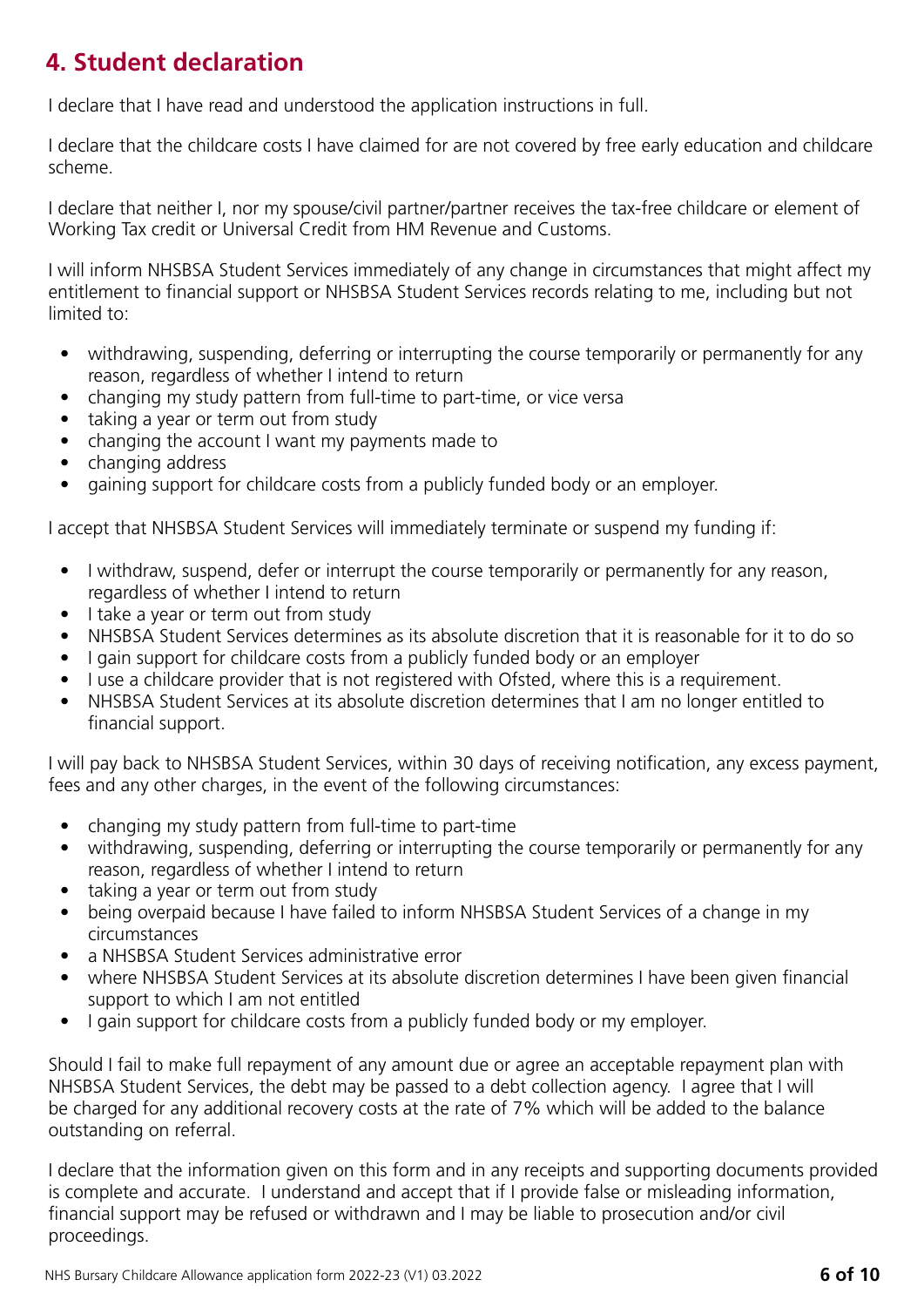I consent to NHSBSA Student Services contacting the childcare provider(s) detailed in section 4 of this form for the purposes of verification of information provided on this form.

I understand that the administration of the NHS Bursary and responsibility for counter fraud and security management in the NHS are both responsibilities of the NHS Business Services Authority.

I understand that NHSBSA Student Services may share the information on this form with the NHS Counter Fraud Agency (NHSCFA) for the purposes of the prevention, detection, investigation and prosecution of fraud or any other unlawful activity affecting NHS Bursaries.

| Full name |  |  |  |  |  |  |  |  |  |
|-----------|--|--|--|--|--|--|--|--|--|
| Signature |  |  |  |  |  |  |  |  |  |
| Date      |  |  |  |  |  |  |  |  |  |

### **You now need to pass this form to your childcare provider for them to complete Sections 5 and 6.**

**If you use more than one childcare provider please ask each one to complete a new form.**

### **Privacy notice**

The NHS Business Services Authority (NHSBSA) is responsible for this service.

### **Why we process your information**

We will use the information you provide to:

- process your application for payment,
- detect and prevent fraud and mistakes and
- analyse general trends and correlations to support more effective planning of NHS services.

By law we must process this information on behalf of the NHS.

Your information will not be transferred outside the **[European Economic Area.](https://www.gov.uk/eu-eea)** 

### **Sharing your personal information**

To prevent, detect and investigate fraud and errors, we may share your information to check the records of:

- Higher Education Institutions
- HM Revenue and Customs
- The Home Office
- Student Loans Company
- Bodies performing functions on behalf of the above organisations

Information may be shared with the Department of Health and Social Care for the purposes of investigating and prosecution of fraud, or any other unlawful activity affecting the NHS.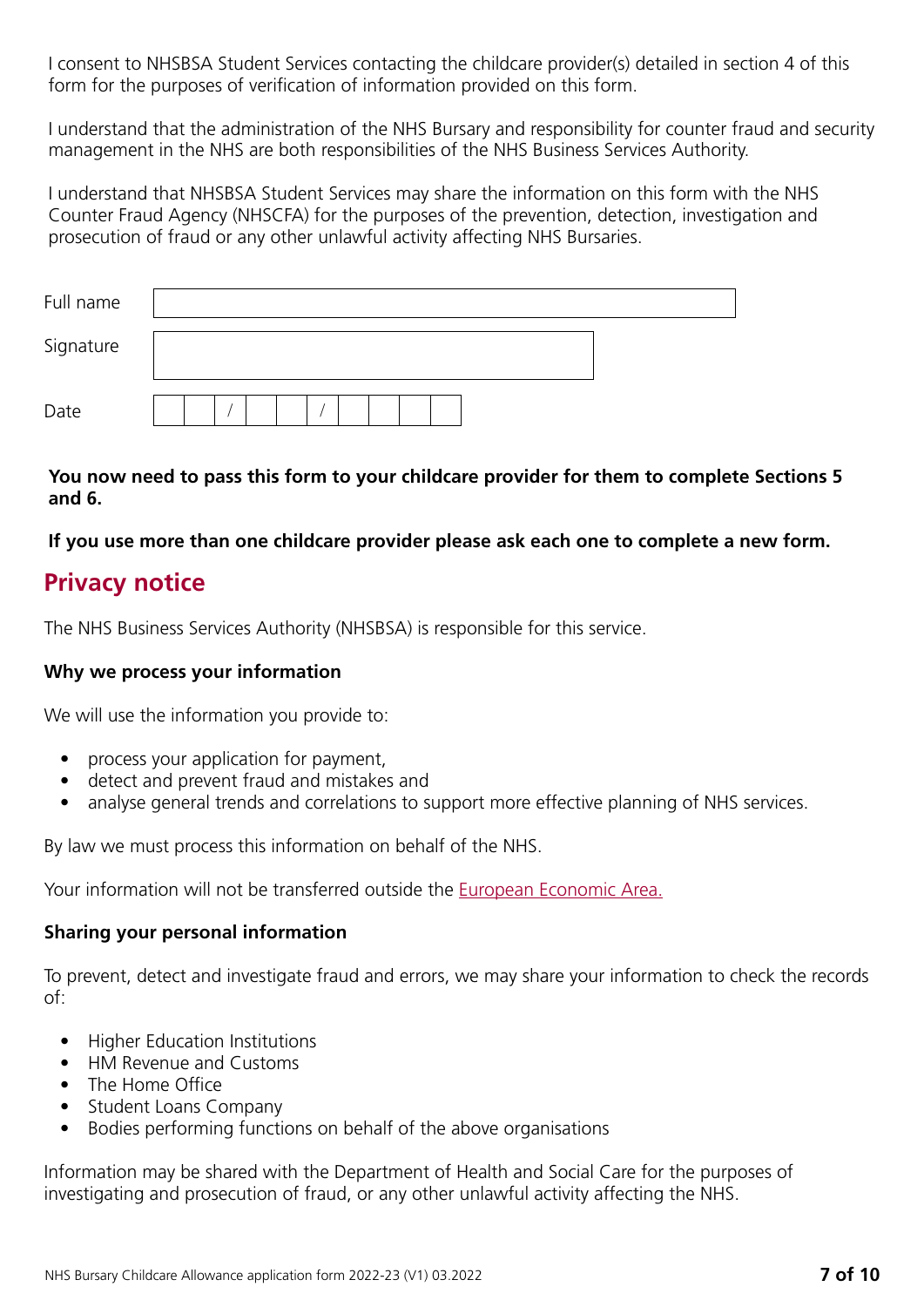Information may be shared with the Cabinet Office in relation to the National Fraud Initiative, which matches electronic data within and between public and private sector bodies to prevent and detect fraud.

Anonymised information relating to your equality and diversity may also be shared with the Department of Health and Social Care to monitor the compliance with Equality law.

### **Keeping your personal information**

Your personal data will be deleted from our systems and files no later than seven years after your final payment has been completed.

### **Your rights**

The information you provided will be managed as required by Data Protection law including the General Data Protection Regulations (GDPR).

You have the right to:

- receive a copy of the information the NHSBSA hold about you
- request your information be changed if you believe it was not correct at the time you provided it

From the 25 May 2018 you have the right to:

• request that your information be deleted if you believe the NHSBSA are keeping it for longer than necessary

Find out more about your rights and how we process information www.nhsbsa.nhs.uk/our-policies/privacy.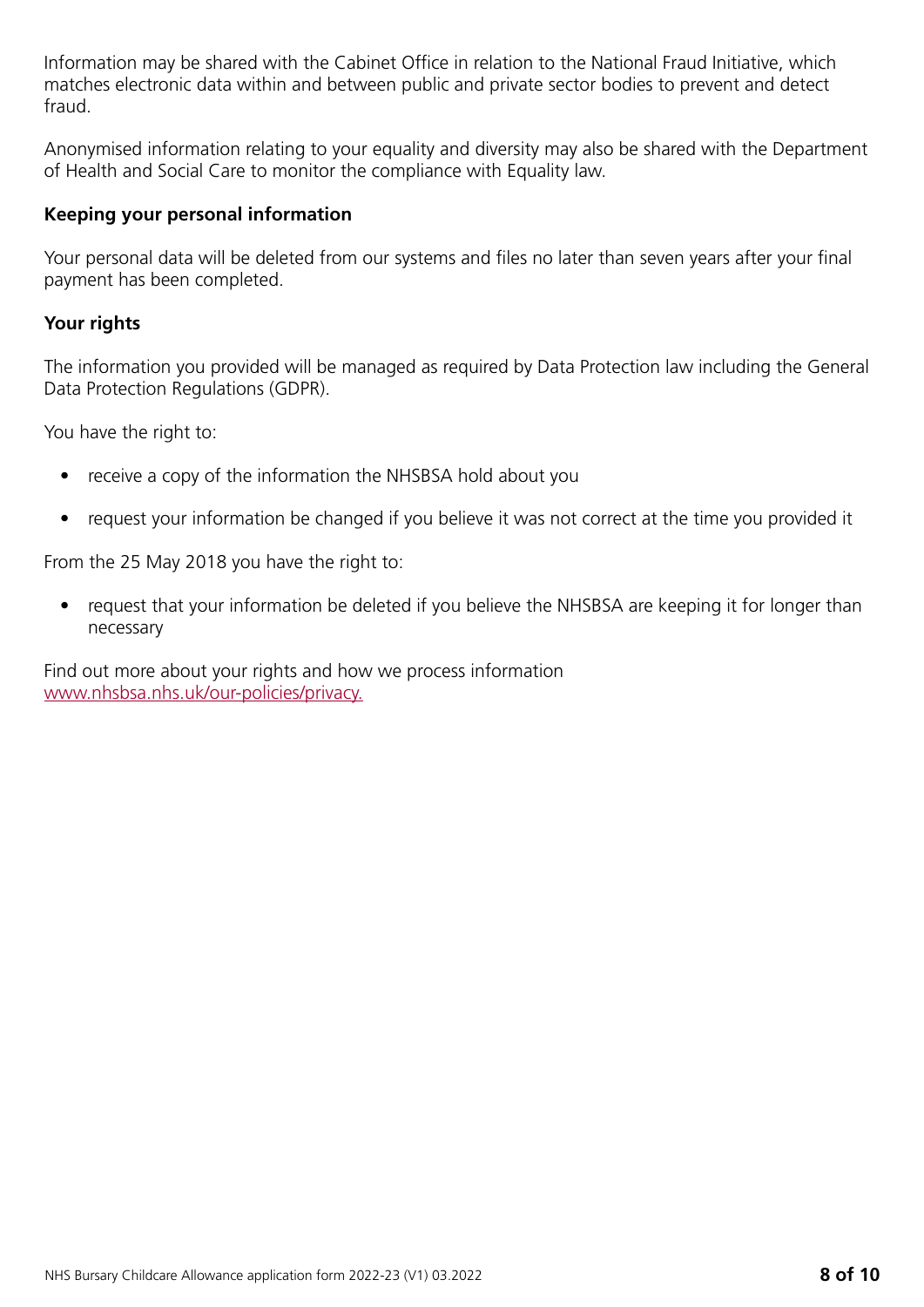## **5. Verification of childcare costs**

 **To the childcare provider: please complete all of this section and sign the declaration on the next page.**

| Name of provider                           |                                                          |                                                                                                      |
|--------------------------------------------|----------------------------------------------------------|------------------------------------------------------------------------------------------------------|
| Name of children                           |                                                          |                                                                                                      |
|                                            |                                                          | Are the children you are providing childcare for related to you (the childcare provider) in any way? |
| Yes                                        | If YES please state your relationship to the child(ren). |                                                                                                      |
| <b>No</b>                                  |                                                          |                                                                                                      |
| Your name                                  |                                                          |                                                                                                      |
| Organisation name                          |                                                          |                                                                                                      |
| Your address or<br>address of organisation |                                                          |                                                                                                      |
| Contact number                             |                                                          |                                                                                                      |
| Email                                      |                                                          |                                                                                                      |
| Ofsted registration number or equivalent   |                                                          |                                                                                                      |
| Date of registration                       |                                                          |                                                                                                      |
| Registration lasts from                    |                                                          | to                                                                                                   |
| I am registered with                       |                                                          |                                                                                                      |
| Name(s) of child/children                  |                                                          | Date of birth(s)                                                                                     |

| Name(s) of child/children | Date of birth(s) |
|---------------------------|------------------|
|                           |                  |
|                           |                  |
|                           |                  |
|                           |                  |
|                           |                  |